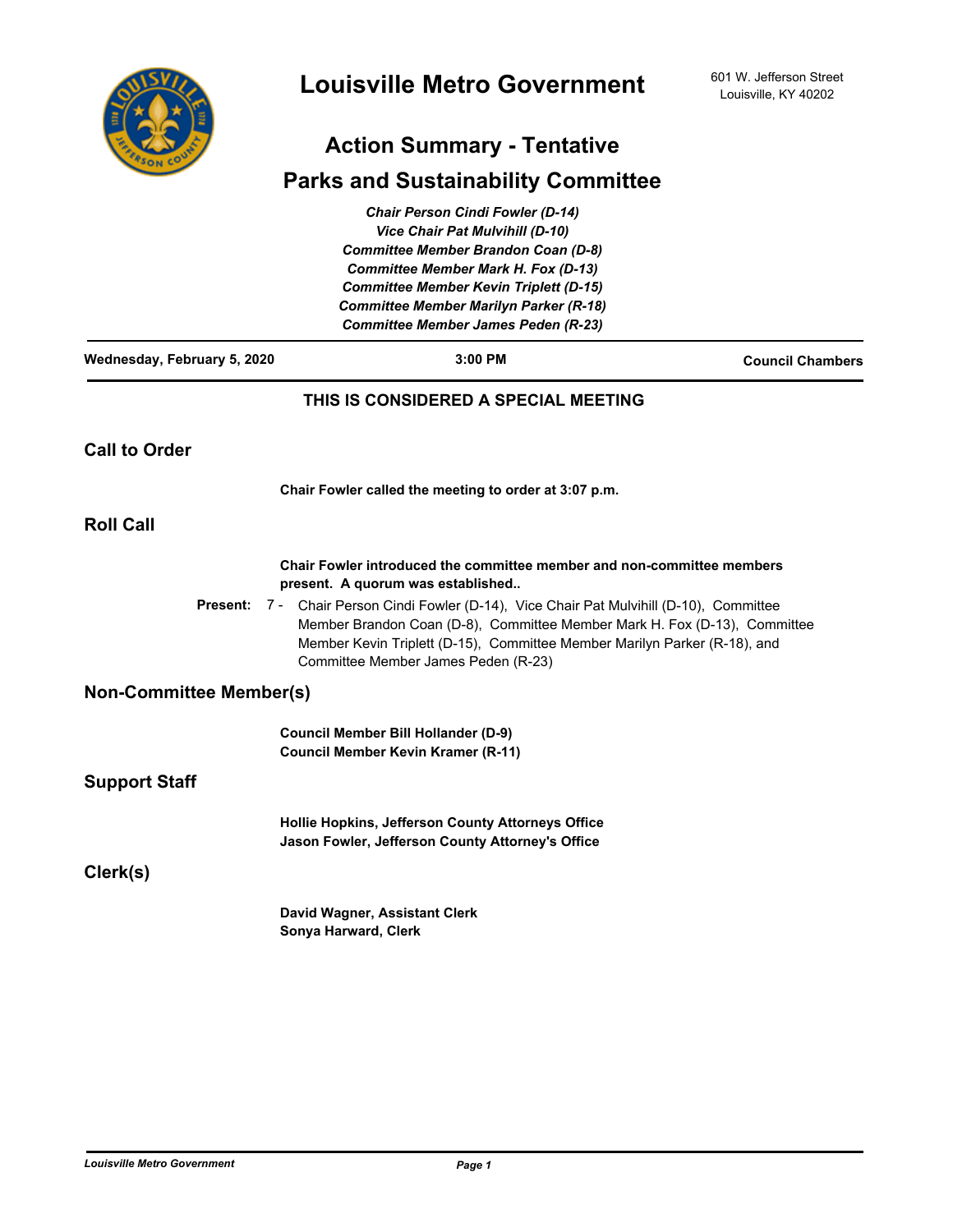### **Pending Legislation**

#### **1.** [R-179-19](http://louisville.legistar.com/gateway.aspx?m=l&id=/matter.aspx?key=52296)

## **A RESOLUTION APPROVING THE NAMING OF ONE OF THE FIVE ANIMAL SERVICES BUILDINGS AS THE "KAREN AND HOYT LITTLE COMMUNITY CAT COMPLEX."**

*Sponsors:*Primary Brandon Coan (D-8) and Primary Pat Mulvihill (D-10)

Attachments: R-179-19 V.1 010620 Naming LMAS Bldg as Karen and Hoyt Little Community Cat Complex.pdf [Alley Cats Application Naming Rights.12.16.19.pdf](http://louisville.legistar.com/gateway.aspx?M=F&ID=c4f1056f-faa4-4da8-8987-6b6e208449f4.pdf)

> **A motion was made by Committee Member Peden, seconded by Committee Member Fox, that this Resolution be recommended for approval.**

**The following spoke to this item:**

**-Cathy Duncan, Facilities Management and Fleet Operations -Committee Member Coan -Vice Chair Mulvihill**

**The motion carried by a voice vote and the Resolution was sent to the Consent Calendar.**

#### **3.** [R-102-19](http://louisville.legistar.com/gateway.aspx?m=l&id=/matter.aspx?key=50931)

**A RESOLUTION FOR 100% CLEAN RENEWABLE ELECTRICITY FOR METRO GOVERNMENT OPERATIONS BY 2030, 100% CLEAN ENERGY FOR METRO GOVERNMENT OPERATIONS BY 2035 AND 100% CLEAN ENERGY COMMUNITY-WIDE BY 2040 (AS AMENDED).**

> *Sponsors:*Primary Brandon Coan (D-8), Additional Nicole George (D-21) and Additional Bill Hollander (D-9)

Attachments: [R-102-19 V.3 CAM 020520 Renewable Energy.pdf](http://louisville.legistar.com/gateway.aspx?M=F&ID=93d2dbf0-2c3c-4aa0-bce3-52238bb3d5f2.pdf)

[R-102-19 V.2 CAM 120519 Clean Renewable Electricity for Metro](http://louisville.legistar.com/gateway.aspx?M=F&ID=e545306f-b088-492d-8e04-32064c469a8b.pdf)  Government.pdf [R-102-19 Financial Impact Statement RE Clean Energy Resolution](http://louisville.legistar.com/gateway.aspx?M=F&ID=80179f31-a567-4321-91ea-0ae83deffe66.pdf)  111419.pdf [R-102-19 V.1 080819 Clean Renewable Electricity for Metro](http://louisville.legistar.com/gateway.aspx?M=F&ID=96b9a0b2-4af9-426b-9167-2cc3d891b492.pdf)  Government.pdf [10.17.19 B. Zalph Presentation to Metro Council](http://louisville.legistar.com/gateway.aspx?M=F&ID=9ab4768e-413b-4864-aa88-487c018a2d06.pdf) [10.31.19 LGE Presentation.pdf](http://louisville.legistar.com/gateway.aspx?M=F&ID=e9d85ec4-f9f1-4b4c-9c79-2543e4d72558.pdf)

[10.31.19 LGE Flyers.pdf](http://louisville.legistar.com/gateway.aspx?M=F&ID=7d7d4491-155a-4dfb-b3bc-b99a0525c1f8.pdf)

[11.14.19 Ready for 100 Presentation.pdf](http://louisville.legistar.com/gateway.aspx?M=F&ID=7067aa11-b0fd-4c92-8de3-1a95eb1b5cc8.pdf)

**A motion was made by Committee Member Fox, seconded by Committee Member Triplett, to untable. The motion carried by a voice vote.**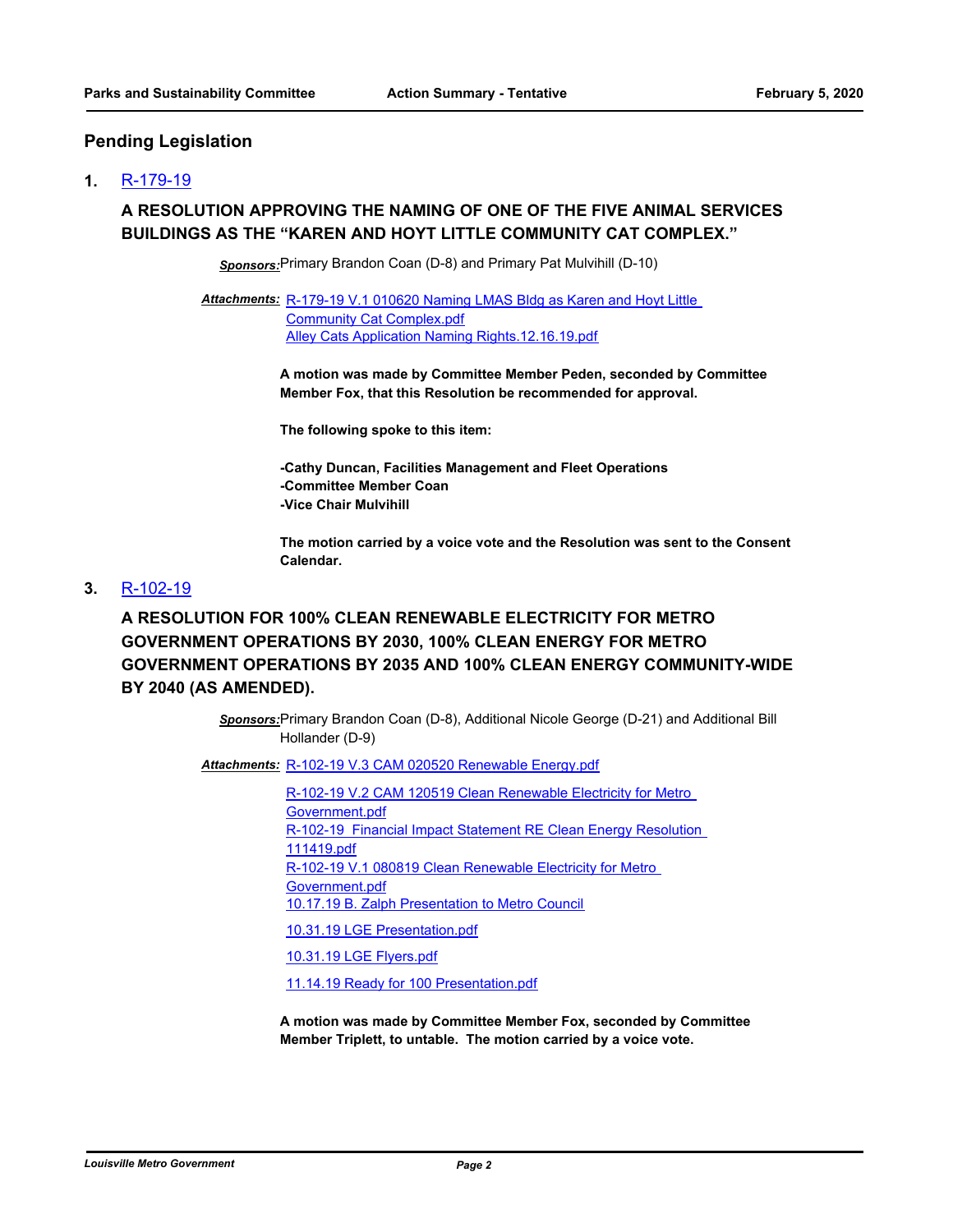**Committee Member Coan spoke to this item.** 

**A motion was made by Committee Member Coan, seconded by Commmittee Member Triplett, that this amended Resolution be amended on page 4, Section III, to add "as Metro budget allows" after "Metro Council adds to its priorities...."**

**Chair Fowler and Committee Member Parker spoke to this item.**

**Vice Chair Mulvihill explained his reason for abstaining.** 

**The motion to amend carried by the following vote:**

**Yes:** 6 - Fowler, Coan, Fox, Triplett, Parker, and Peden

Abstain: 1 - Mulvihill

**The following spoke to this item:**

**-Jeff O'Brien, Louisville Forward -Committee Member Coan -Committee Member Triplett -Committee Member Parker**

**The motion to recommend for approval carried by the following vote and the amended Resolution was sent to Old Business:**

- **Yes:** 4 Fowler, Coan, Fox, and Triplett
- **No:** 2 Parker, and Peden

**Abstain:** 1 - Mulvihill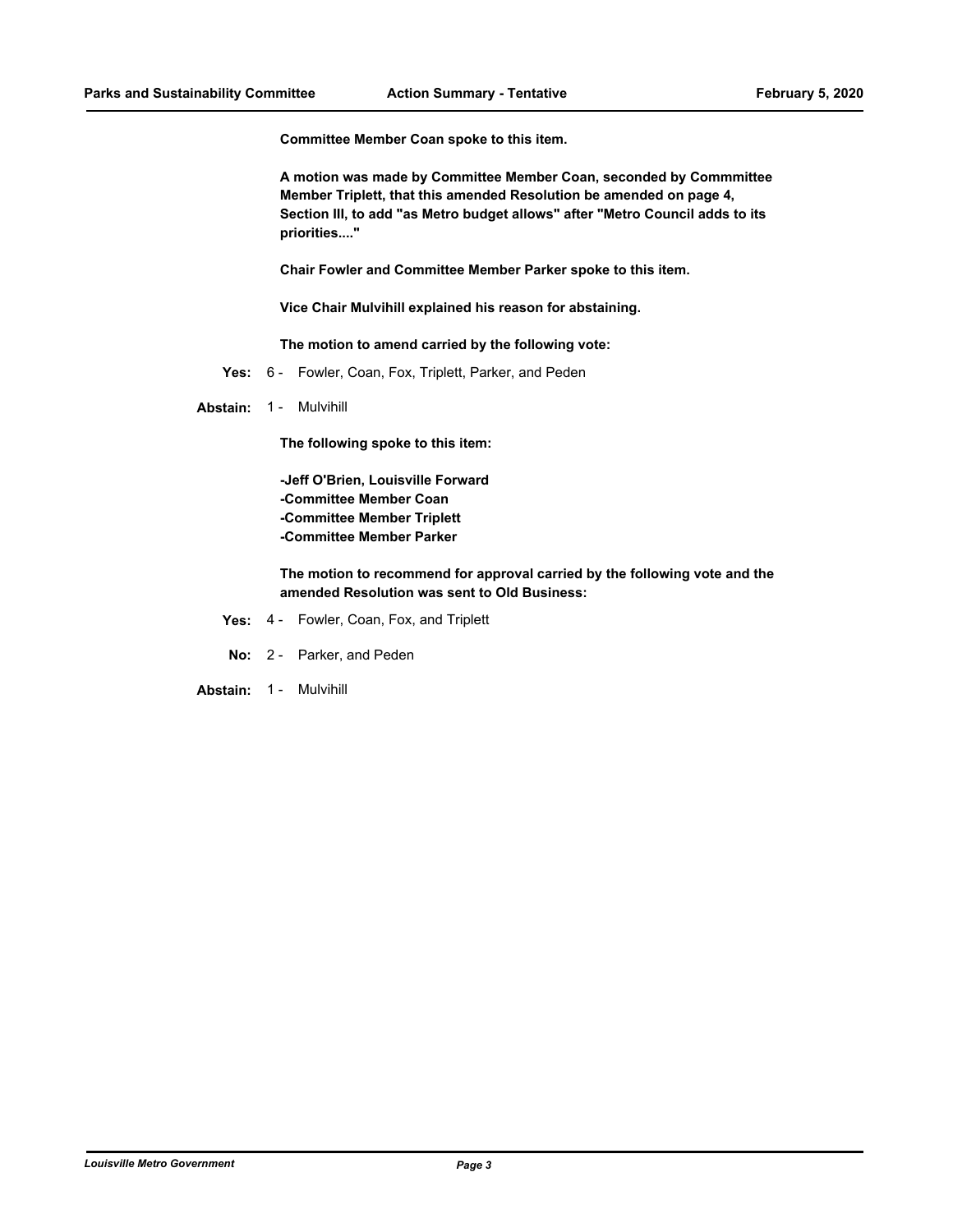### **2.** [R-005-20](http://louisville.legistar.com/gateway.aspx?m=l&id=/matter.aspx?key=52391)

## **A RESOLUTION PURSUANT TO METRO ORDINANCES, APPROVING THE FOLLOWING CONTRACTS FOR OPERATION OF METRO GOLF COURSES (AMENDMENT BY SUBSTITUTION).**

*Sponsors:*Primary Cindi Fowler (D-14)

Attachments: [R-005-20 V.3 CABS 020520 Parks Contract Approval.pdf](http://louisville.legistar.com/gateway.aspx?M=F&ID=f58ca7a3-f112-47e5-b990-3678a9aaa436.pdf)

[R-005-20 V.1 010920 ATTACH Greg Basham - Iroquois.pdf](http://louisville.legistar.com/gateway.aspx?M=F&ID=138b2ed9-8e70-4f58-9294-46e9ae91b6f2.pdf)

[R-005-20 V.1 010920 ATTACH Kevin Greenwell-Seneca.pdf](http://louisville.legistar.com/gateway.aspx?M=F&ID=c2723085-de64-42ed-9b80-911f1ad62895.pdf)

[R-005-20 V.1 010920 ATTACH Youth Golf Coalition - Shawnee.pdf](http://louisville.legistar.com/gateway.aspx?M=F&ID=424c004b-40a8-422a-ad9d-a2020813cbb2.pdf)

[R-005-20 PROPOSED CABS 020520 HANDOUT Approving Golf](http://louisville.legistar.com/gateway.aspx?M=F&ID=911c17fd-cc86-4886-8d49-20673420a227.pdf)  Contracts (2nd Amendment by Substitution).pdf [R-005-20 V.2 CABS 020420 Parks Contract Approval.pdf](http://louisville.legistar.com/gateway.aspx?M=F&ID=e5d1606a-d3da-459a-ac6a-072133ec0fc5.pdf)

[R-005-20 PROPOSED CABS 020420 Approving Golf Contracts](http://louisville.legistar.com/gateway.aspx?M=F&ID=e918262d-55ff-46ba-87b2-d60a564c306e.pdf)  (Amendment by Substitution).pdf [R-005-20 V.1 010920 Parks Contract Approval.pdf](http://louisville.legistar.com/gateway.aspx?M=F&ID=2f5293e9-81c2-4852-b8c2-b77c79510eea.pdf)

[020520 HANDOUT - RPF Contracts Breakdown.pdf](http://louisville.legistar.com/gateway.aspx?M=F&ID=860e0e33-bbc9-4557-b80a-3ff62e4ef79f.pdf)

[020520 HANDOUT George A Demling RFP response.pdf](http://louisville.legistar.com/gateway.aspx?M=F&ID=c0b4e691-8218-42e5-9d3e-84e4bac0837e.pdf)

[020420 HANDOUT - Interview Questions and Interview Committee](http://louisville.legistar.com/gateway.aspx?M=F&ID=f4ceca5e-b203-44c8-aae5-85f420cbbfe5.pdf)  Notes.pdf

[020420 HANDOUT - Scoring Summary.pdf](http://louisville.legistar.com/gateway.aspx?M=F&ID=d7ea0036-65e0-4aab-8cc4-f8cce14402c6.pdf)

[020420 HANDOUT - Kevin Greenwell.pdf](http://louisville.legistar.com/gateway.aspx?M=F&ID=653767db-d581-4689-984d-c9a8c680b726.pdf)

[020420 HANDOUT - Youth Golf Coalition.pdf](http://louisville.legistar.com/gateway.aspx?M=F&ID=211d2b7e-4a0c-4cd2-8023-c5478c738ea3.pdf)

[R-005-20 REMOVED FROM RESOLUTION G Hummel - Sun](http://louisville.legistar.com/gateway.aspx?M=F&ID=997c860b-d38c-44b6-9af5-1f8bc66f1064.pdf)  Valley.pdf [R-005-20 REMOVED FROM RESOLUTION Patrick](http://louisville.legistar.com/gateway.aspx?M=F&ID=47c204b6-6835-4dcd-8d3f-123ba6359e6f.pdf)  Vadden-Vettiner.pdf [R-005-20 REMOVED FROM RESOLUTION T Betz Golf-Long\\_Run.pdf](http://louisville.legistar.com/gateway.aspx?M=F&ID=3dc19f6f-104b-4bf2-8ef6-667e63fe2ec8.pdf)

**A motion was made by Committee Member Coan, seconded by Committee Member Triplett, to untable. The motion carried by a voice vote.**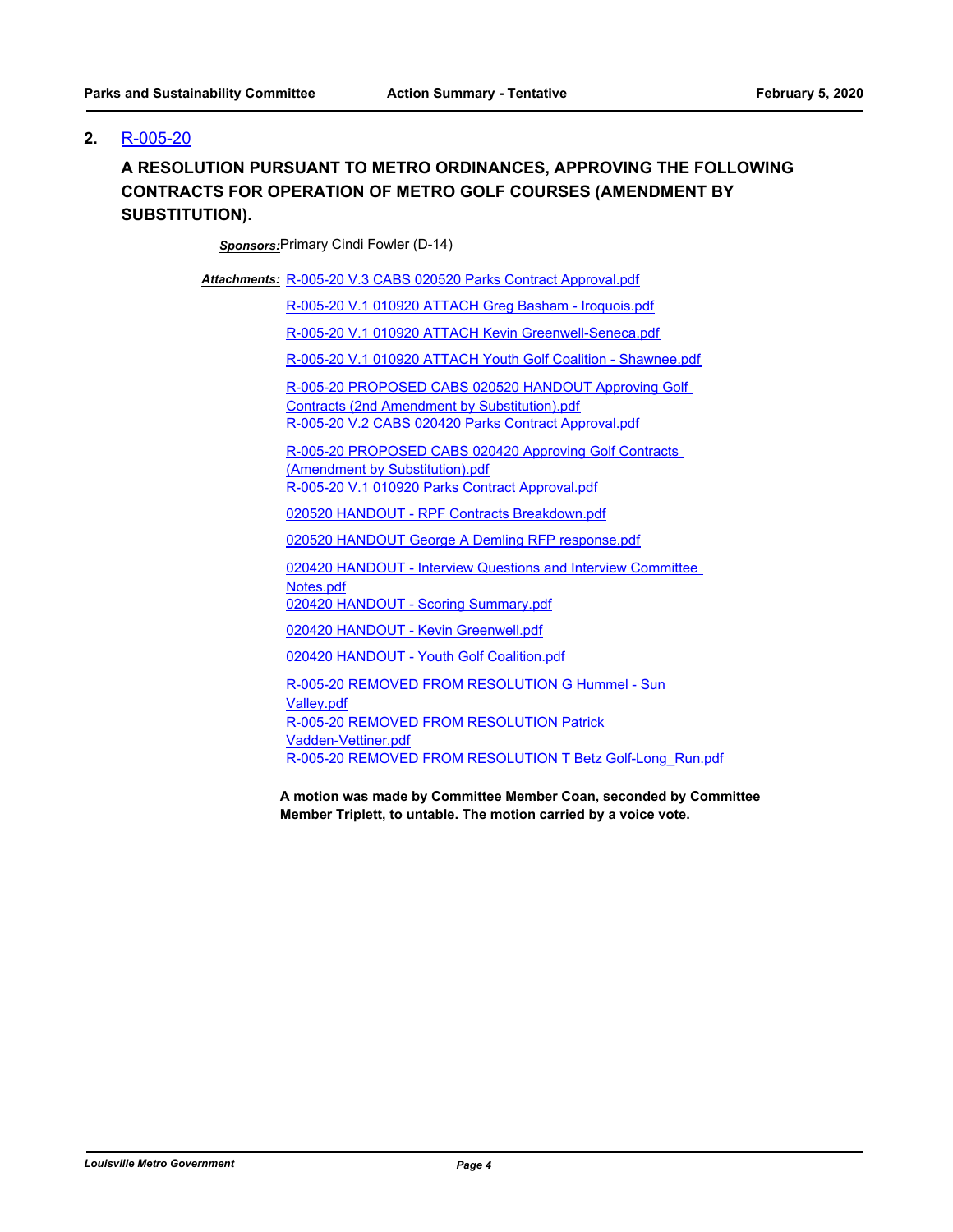**Chair Fowler offered an Amendment by Substiution for this item.** 

**A motion was made by Committee Member Fox, seconded by Committee Member Triplett, to amend this Resoluion by substitution.** 

**The following spoke to this item:**

**-Chair Fowler -Committee Member Peden -Hollie Hopkins, Jefferson County Attorney's Office -Council Member Hollander -Council Member Kramer -Daniel Frockt, Office of Management and Budget -Committee Member Parker -Jason Fowler, Jefferson County Attorney's Office -Committee Member Fox -Committee Member Coan -Margaret Brosko, Metro Parks and Recreation -Vice Chair Mulvihill**

**The motion carried by the following vote and the Amendment by Substitution was approved:**

- **Yes:** 6 Fowler, Mulvihill, Coan, Fox, Triplett, and Parker
- No: 1 Peden